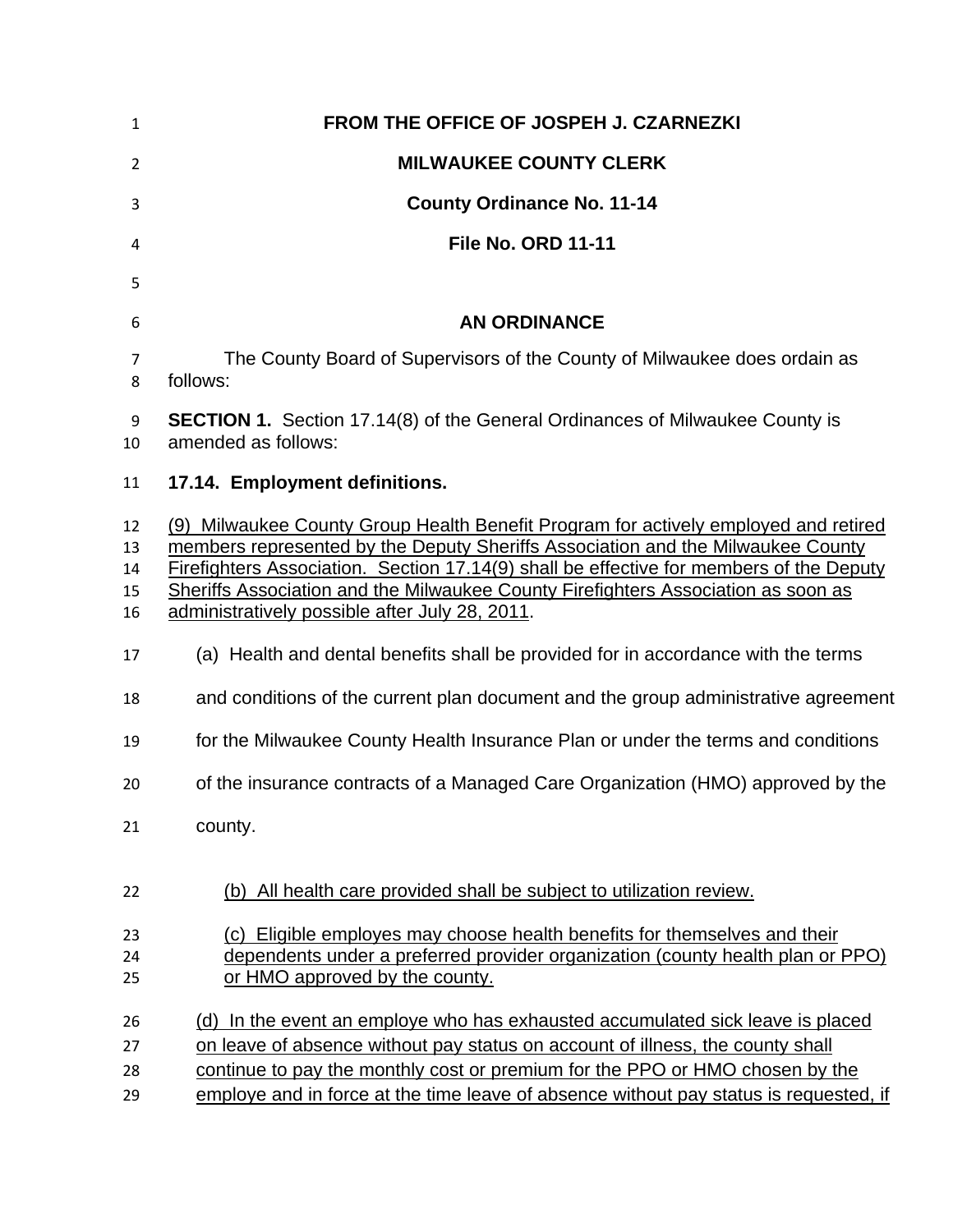| 30 | any, less the employe contribution during such leave for a period not to exceed one        |
|----|--------------------------------------------------------------------------------------------|
| 31 | (1) year. The one-year period of limitation shall begin to run on the first day of the     |
| 32 | month following that during which the leave of absence begins. An employe must             |
| 33 | return to work for a period of sixty (60) calendar days with no absences for illness       |
| 34 | related to the original illness in order for a new one-year limitation period to           |
| 35 | commence.                                                                                  |
| 36 | (e) Where both husband and wife are employed by the county, either the husband             |
| 37 | or the wife shall be entitled to one (1) family plan. Further, if the husband elects to be |
| 38 | the named insured, the wife shall be a dependent under the husband's plan, or if the       |
| 39 | wife elects to be the named insured, the husband shall be a dependent under the            |
| 40 | wife's plan. Should neither party make an election the county reserves the right to        |
| 41 | enroll the less senior employe in the plan of the more senior employe. Should one          |
| 42 | (1) spouse retire with health insurance coverage at no cost to the retiree, the            |
| 43 | employed spouse shall continue as a dependent on the retiree's policy, which shall         |
| 44 | be the dominant policy.                                                                    |
|    |                                                                                            |
| 45 | (f) Coverage of enrolled employes shall be in accordance with the monthly                  |
| 46 | enrollment cycle administered by the county.                                               |
| 47 | (g) Eligible employes may continue to apply to change their health plan to one (1) of      |
| 48 | the options available to employes on an annual basis. This open enrollment shall be        |
| 49 | held at a date to be determined by the county and announced at least forty-five (45)       |

- days in advance.
- (h) The county shall have the right to require employes to sign an authorization enabling non-county employes to audit medical and dental records. Information obtained as a result of such audits shall not be released to the county with employe names unless necessary for billing, collection, or payment of claims.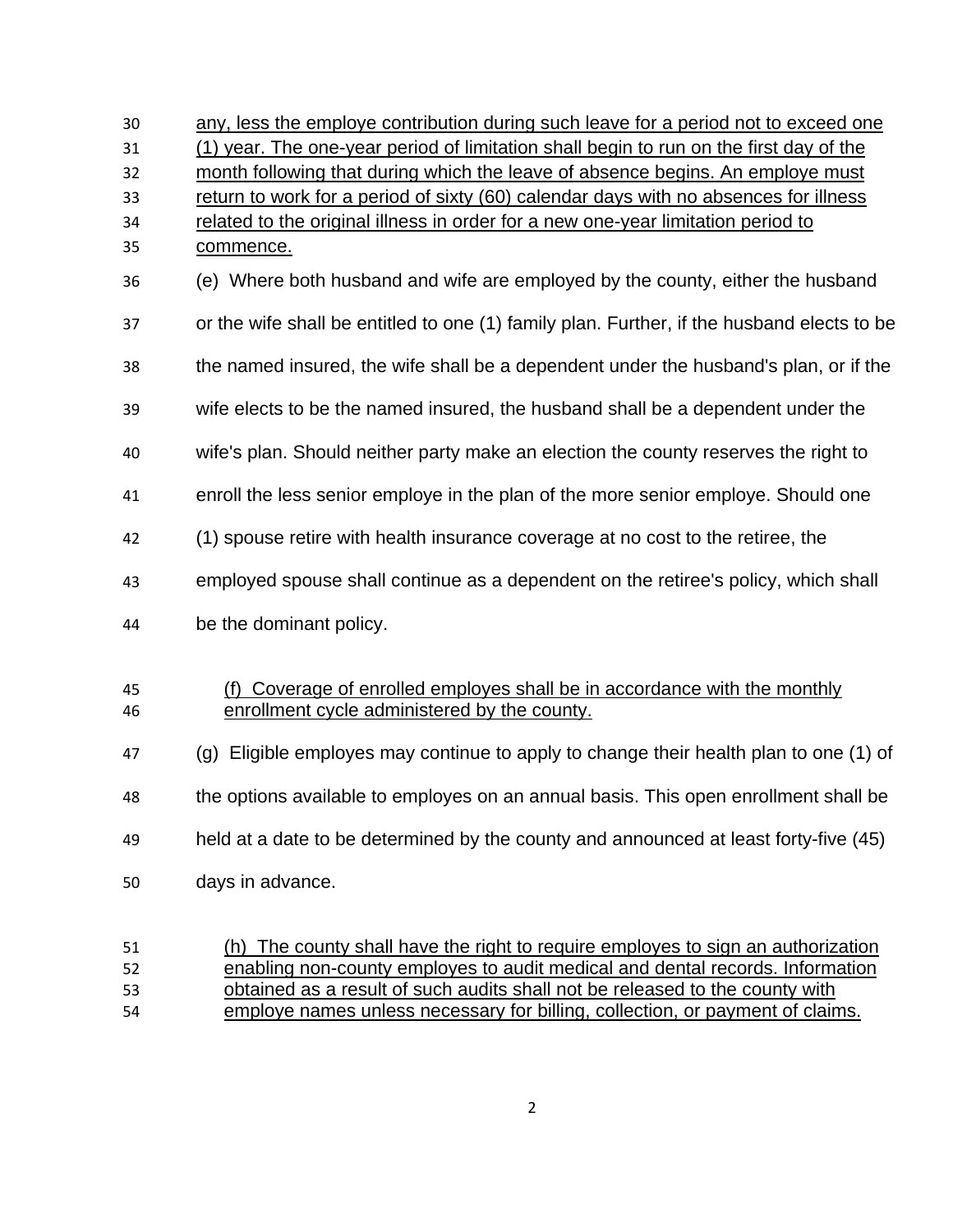| 55 | (i) Amendments to the Public Health Service Act applies federal government            |
|----|---------------------------------------------------------------------------------------|
| 56 | (COBRA) provisions regarding the continuation of health insurance to municipal        |
| 57 | health plans. Milwaukee County, in complying with these provisions, shall collect the |
| 58 | full premium from the insured, as allowed by law, in order to provide the continued   |
| 59 | benefits.                                                                             |
| 60 | (i) The county reserves the right to establish a network of providers. The network    |
| 61 | shall consist of hospitals, physicians, and other health care providers selected by   |
| 62 | the county. The county reserves the right to add, modify or delete any and all        |
| 63 | providers under the network.                                                          |
| 64 | (k) All eligible employes enrolled in the PPO shall have a deductible equal to the    |
| 65 | following:                                                                            |
| 66 | (1) The in-network deductible shall be two hundred fifty dollars (\$250.00)           |
| 67 | per insured, per calendar year; seven hundred fifty dollars (\$750.00) per            |
| 68 | family, per calendar year.                                                            |
| 69 | (2) The out-of-network deductible shall be five hundred dollars (\$500.00)            |
| 70 | per insured, per calendar year; one thousand five hundred dollars                     |
| 71 | <u>(\$1,500.00) per family, per calendar year.</u>                                    |
| 72 | (I) All eligible employes and/or their dependents enrolled in the PPO shall be        |
| 73 | subject to a twenty-dollar (\$20.00) in-network office visit co-payment or a forty-   |
| 74 | dollar (\$40.00) out-of-network office visit for all illness or injury related office |
| 75 | visits. The in-network office visit co-payment shall not apply to preventative care   |
| 76 | which includes prenatal, baby-wellness, and physicals, as determined by the plan      |
| 77 | (m) All eligible employes and/or their dependents enrolled in the PPO shall be        |
| 78 | subject to a co-insurance co-payment after application of the deductible and/or       |
| 79 | office visit co-payment.                                                              |
| 80 | (1) The in-network co-insurance co-payment shall be equal to ten (10)                 |
| 81 | percent of all charges subject to the applicable out-of-pocket maximum.               |
| 82 | (2) The out-of-network co-insurance co-payment shall be equal to thirty               |
| 83 | (30) percent of all charges subject to the applicable out-of-pocket                   |
| 84 | maximum.                                                                              |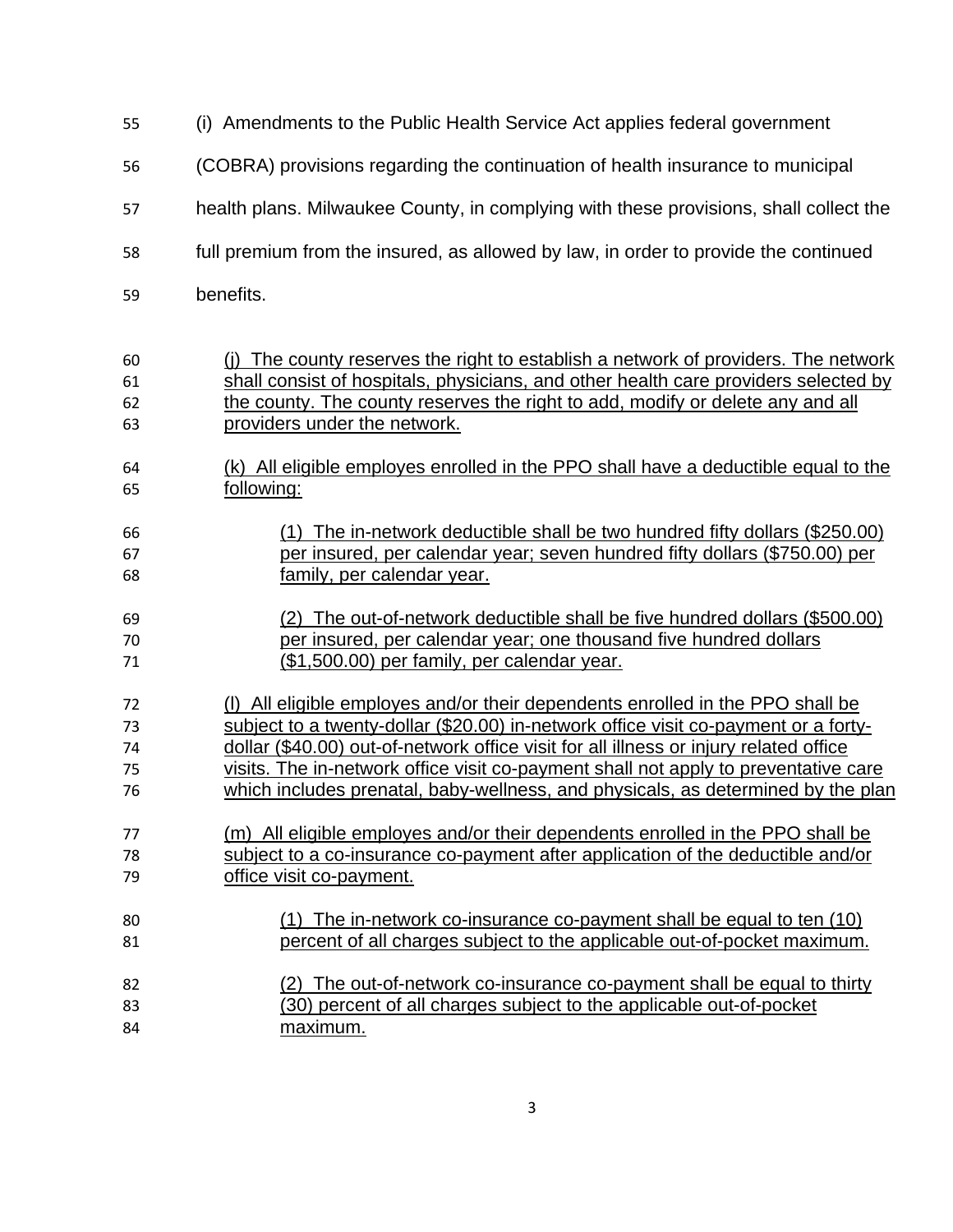| 85  | (n) All eligible employes enrolled in the PPO shall be subject to the following out- |
|-----|--------------------------------------------------------------------------------------|
| 86  | of-pocket expenses including any applicable deductible and percent co-payments       |
| 87  | to a calendar year maximum of:                                                       |
| 88  | (1) Two thousand dollars (\$2,000.00) in-network under a single plan.                |
| 89  | (2) Three thousand five hundred dollars (\$3,500.00) in-network under a              |
| 90  | family plan.                                                                         |
| 91  | (3) Three thousand five hundred dollars (\$3,500.00) out-of-network under            |
| 92  | a single plan.                                                                       |
| 93  | (4) Six thousand dollars (\$6,000.00) out-of-network under a family plan.            |
| 94  | (5) Office visit co-payments are not limited and do not count toward the             |
| 95  | calendar year out-of-pocket maximum(s).                                              |
| 96  | <u>(6) Charges that are over usual and customary do not count toward the</u>         |
| 97  | calendar year out-of-pocket maximum(s).                                              |
| 98  | (7) Prescription drug co-payments do not count toward the calendar year              |
| 99  | out-of-pocket maximum(s).                                                            |
| 100 | $(8)$ Other medical benefits not described in $(q)(5)$ , $(6)$ , and $(7)$ shall be  |
| 101 | paid by the health plan at one hundred (100) percent after the calendar              |
| 102 | year out-of-pocket maximum(s) has been satisfied.                                    |
| 103 | (o) All eligible employes and/or their dependents enrolled in the PPO shall pay a    |
| 104 | one hundred dollar (\$100.00) emergency room co-payment in-network or out-of-        |
| 105 | network. The co-payment shall be waived if the employe and/or their dependents       |
| 106 | are admitted directly to the hospital from the emergency room. In-network and        |
| 107 | out-of-network deductibles and co-insurance percentages apply.                       |
| 108 | (p) All eligible employes and/or their dependents enrolled in the PPO or HMO         |
| 109 | shall pay the following for a thirty (30) day prescription drug supply at a          |
| 110 | participating pharmacy:                                                              |
| 111 | Five dollar (\$5.00) co-payment for all generic drugs.                               |
| 112 | (2) Twenty dollar (\$20.00) co-payment for all brand name drugs on the               |
| 113 | formulary list.                                                                      |
| 114 | (3) Forty dollar (\$40.00) co-payment for all non-formulary brand name               |
| 115 | <u>drugs.</u>                                                                        |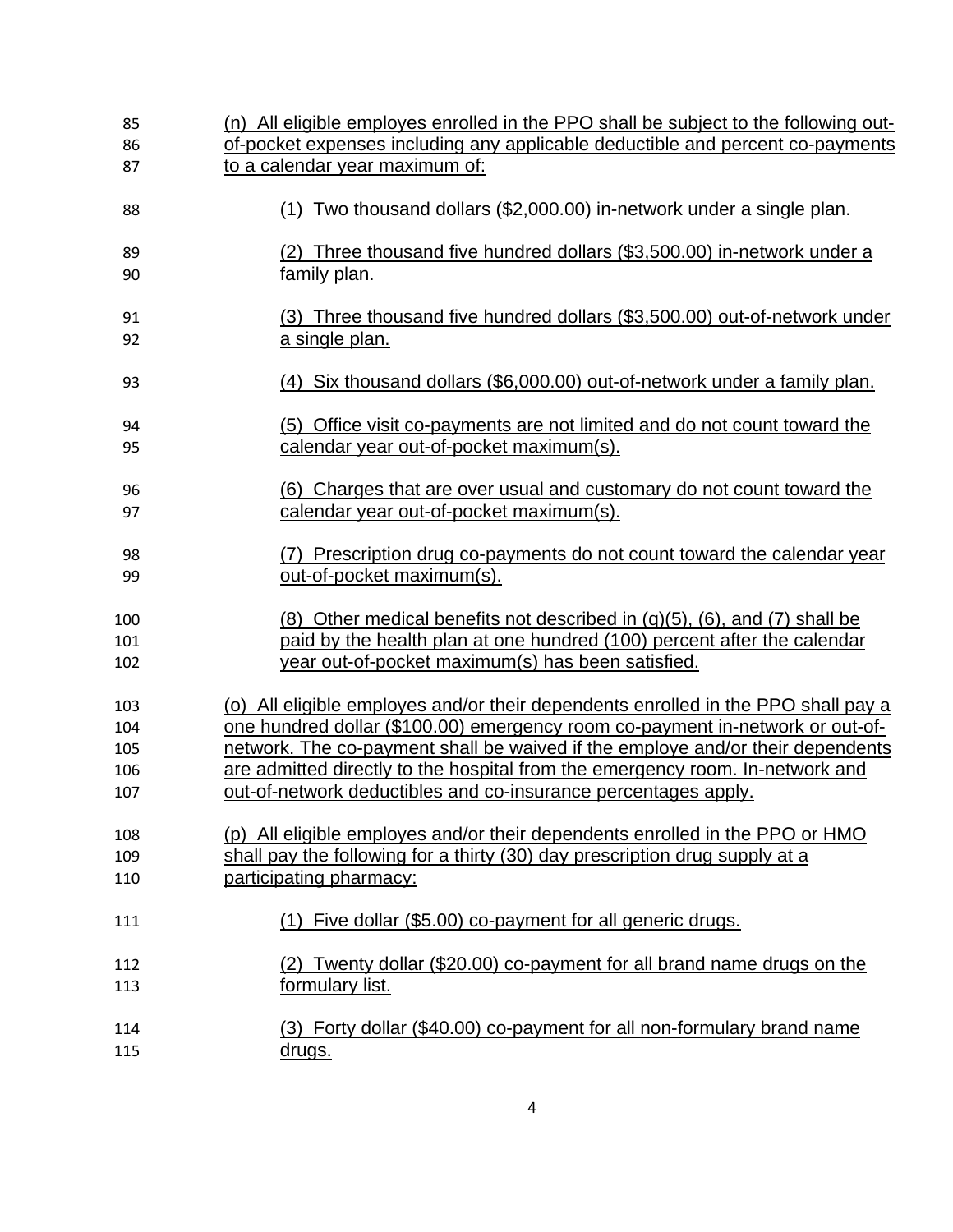| 116 | (4) Non-legend drugs may be covered at the five dollar (\$5.00) generic              |
|-----|--------------------------------------------------------------------------------------|
| 117 | co-payment level at the discretion of the plan.                                      |
|     |                                                                                      |
| 118 | (5) The plan shall determine all management protocols.                               |
|     |                                                                                      |
| 119 | (q) All eligible employes and/or their dependents enrolled in the HMO shall be       |
| 120 | subject to a ten-dollar (\$10.00) office visit co-payment for all illness or injury  |
| 121 | related office visits. The office visit co-payment shall not apply to preventative   |
| 122 | care. The county and/or the plan shall determine preventative care.                  |
|     |                                                                                      |
| 123 | (r) All eligible employes and/or their dependents enrolled in the HMO shall pay a    |
| 124 | one-hundred-dollar (\$100.00) co-payment for each in-patient hospitalization.        |
| 125 | There is a maximum of five (5) co-payments per person, per calendar year.            |
|     |                                                                                      |
| 126 | (s) All eligible employes and/or their dependents enrolled in the HMO shall pay      |
| 127 | fifty (50) percent co-insurance on all durable medical equipment to a maximum of     |
| 128 | fifty dollars (\$50.00) per appliance or piece of equipment.                         |
| 129 | (t) All eligible employes and/or their dependents enrolled in the HMO shall pay a    |
| 130 | one hundred dollar (\$100.00) emergency room co-payment (facility only). The co-     |
| 131 | payment shall be waived if the employe and/or their dependents are admitted to       |
| 132 | the hospital directly from the emergency room.                                       |
|     |                                                                                      |
| 133 | (u) The health plan benefits for all eligible employes and/or their dependents for   |
| 134 | the in-patient and out-patient treatment of mental and nervous disorders, alcohol    |
| 135 | and other drug abuse (AODA) will be consistent with the mandates of the Federal      |
| 136 | mental health parity act.                                                            |
|     |                                                                                      |
| 137 | (v) Each calendar year, the county shall pay a cash incentive of five hundred        |
| 138 | dollars (\$500.00) per contract (single or family plan) to each eligible employe who |
| 139 | elects to dis-enroll or not to enroll in a PPO or HMO. Any employe who is hired      |
| 140 | on and after January 1, and who would be eligible to enroll in health insurance      |
| 141 | under the present county guidelines who chooses not to enroll in a county health     |
| 142 | plan shall also receive five hundred dollars (\$500.00). Proof of coverage in a      |
| 143 | non-Milwaukee County group health insurance plan must be provided in order to        |
| 144 | qualify for the five hundred dollars (\$500.00) payment. Such proof shall consist of |
| 145 | a current health enrollment card.                                                    |
|     | (1) The five hundred dollars (\$500.00) shall be paid on an after tax basis.         |
| 146 | When administratively possible, the county may convert the five hundred              |
| 147 |                                                                                      |
| 148 | dollars (\$500.00) payment to a pre-tax credit which the employe may use             |
| 149 | as a credit towards any employe benefit available within a flexible benefits         |
| 150 | plan.                                                                                |